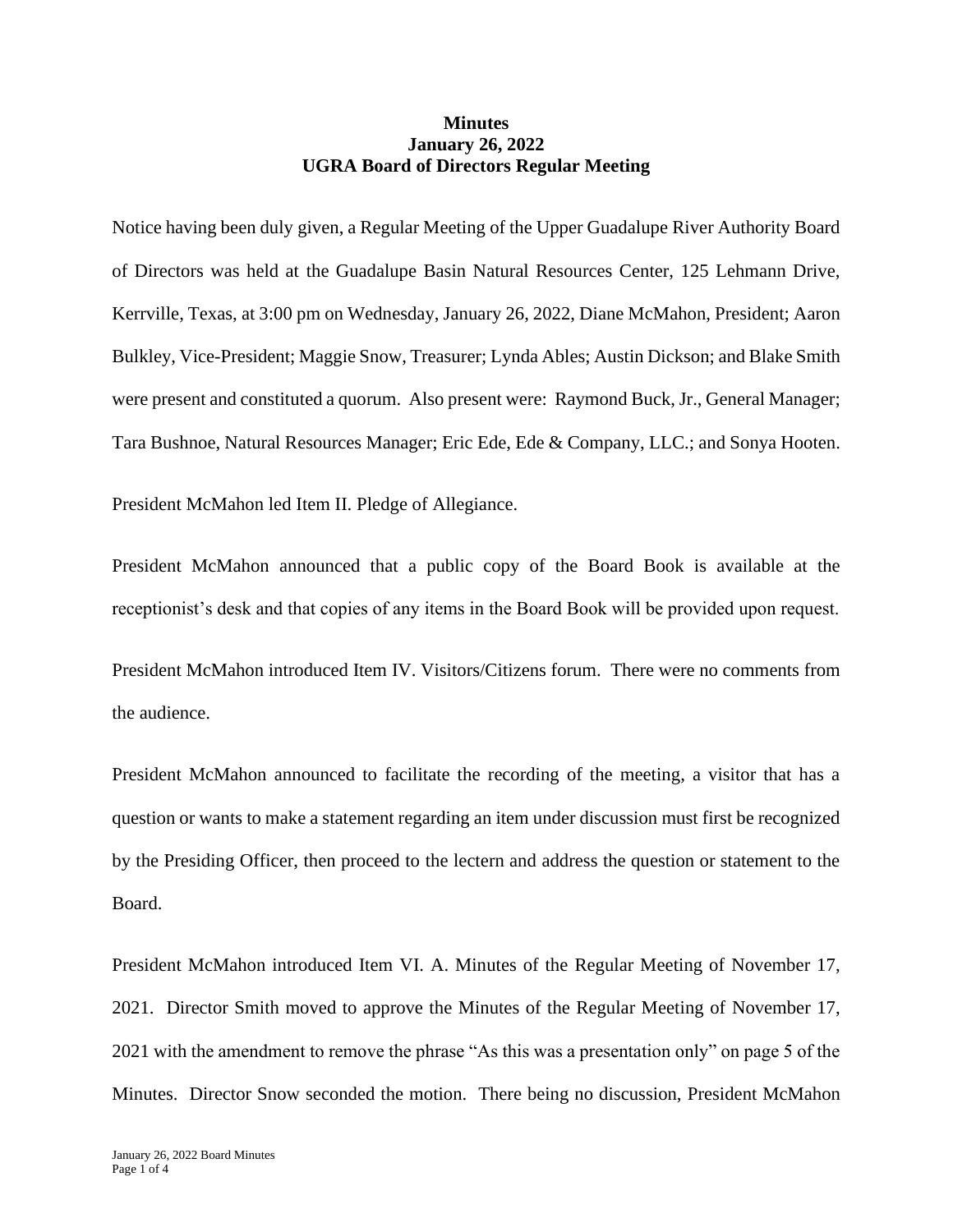called for a vote. The amended Minutes of the Regular Meeting of November 17, 2021 were approved by a unanimous vote. President McMahon introduced Item VI. B. Financial Report for the Months Ended December 31, 2021. Mr. Buck, Jr. presented a summary of the financial report and highlighted various revenue and expense accounts. Director Ables moved to approve the Financial Report for the Months Ended December 31, 2021. Director Snow seconded the motion. There being no discussion, President McMahon called for a vote. The Financial Report for the Months Ended December 31, 2021 was approved by a unanimous vote. President McMahon introduced Item VI. C. Quarterly Investment Report for Quarter Ended December 31, 2021. Mr. Buck, Jr. presented the investment report to the Board. Director Smith moved to approve the Quarterly Investment Report for the Quarter Ended December 31, 2021. Director Dickson seconded the motion. There being no discussion, President McMahon called for a vote. The Quarterly Investment Report for the Quarter Ended December 31, 2021 was approved by a unanimous vote.

President McMahon introduced Item VII. Presentation and Discussion of Committee Reports. The following is a summary of the committee reports:

- A. Executive Committee:
	- President McMahon provided the following committee updates:
		- o Met and reviewed Items for the Board Agenda.
- B. Human Resources Committee:
	- President McMahon provided the following committee updates:
		- o Did not meet since the last Board Meeting.
	- President McMahon mentioned that Gene Allen has vacated the position of Director on the UGRA Board because he has moved out of Kerr County.
- C. Public Outreach Committee:
	- Director Smith provided the following committee updates:
		- o Did not meet since the last Board Meeting.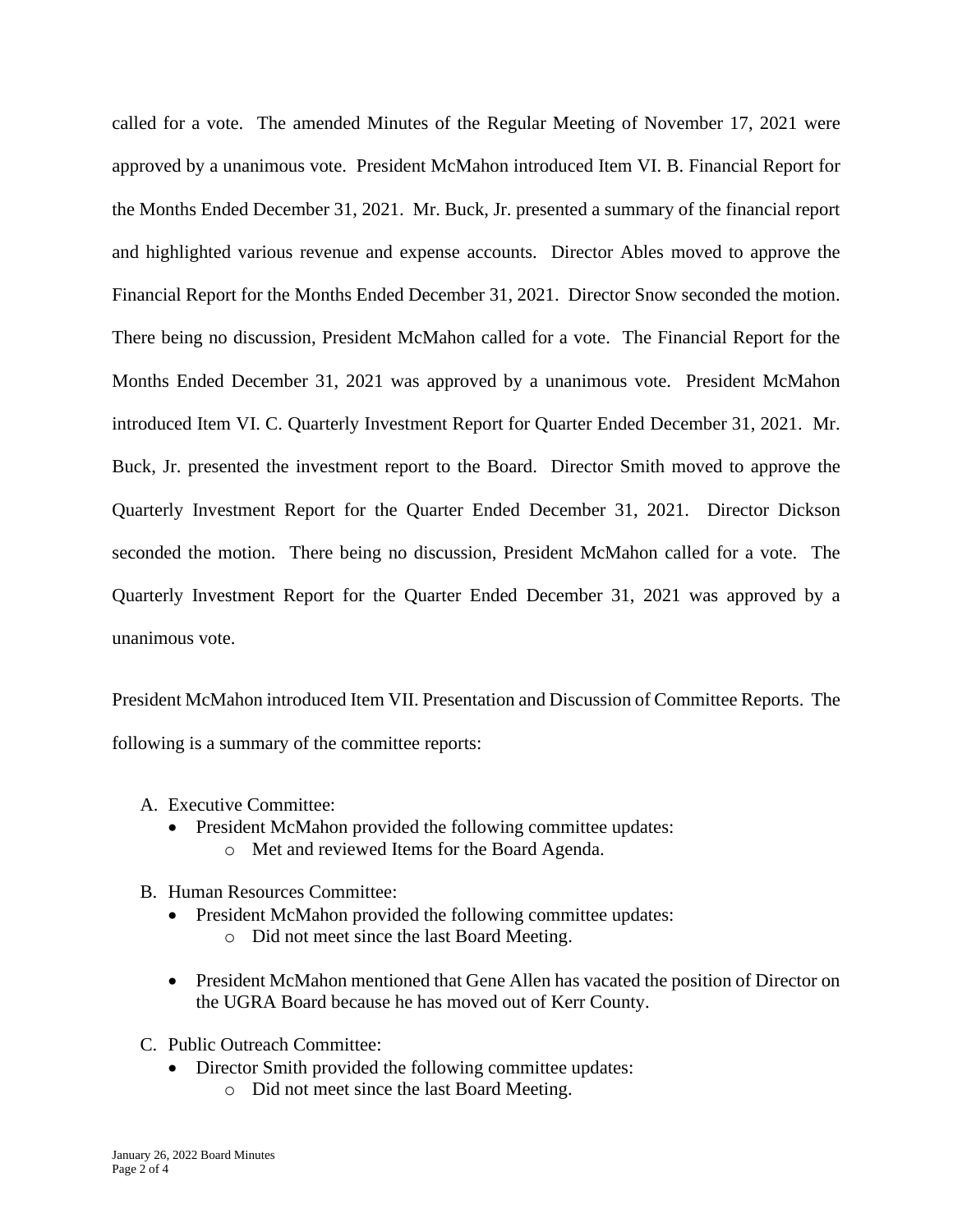- Mr. Buck, Jr. reported that the Rainwater Catchment System Rebate Program funded ten applications since the last Board Meeting. Since the beginning of the program in March 2011, a total of 553 applications have been funded for \$32,339. To date in FY22, a total of sixteen applications have been funded for \$1,774.
- Mr. Buck, Jr. reported that the Large Rainwater System Incentive Program is accepting applications through February  $15<sup>th</sup>$ . To date, we have received three applications from private landowners.
- D. Water Quality Committee:
	- President McMahon provided the following committee updates:
		- o Did not meet since the last Board Meeting.
	- Mr. Buck, Jr. reported that the Water Enhancement through Brush Management Cost Share program funded three applications since the last Board Meeting. Since the beginning of the program in January 2010, a total of 171 applications have been funded for \$535,276 and treated approximately 13,937 acres. To date in FY22, four applications have been funded for \$13,304 and treated approximately 270 acres.
- E. Watershed Stewardship Committee:
	- Director Bulkley provided the following committee updates:
		- o Report on 11/29/21 meeting regarding Water Resources Preservation Program.
		- o Feral Hog Management Update.
			- Discussed current trap locations.
- F. Education Committee:
	- Director Snow provided the following committee updates:
		- o Did not meet since the last Board Meeting.
	- Director Snow shared the Texas Water Ambassadors Program's annual report and a plaque acknowledging UGRA's sponsorship of the program in 2021 with the Board.
- G. Guadalupe Blanco River Trust:
	- President McMahon and Director Snow provided the following GBRT update:
		- o A called meeting was held on December 6, 2021 for discussion of a legal issue.
- H. Ad Hoc Habitat Conservation Plan Committee:
	- Director Smith provided the following committee updates:
		- o Report on 01/11/22 meeting with Alan Glen.
			- Mr. Glen is putting together a power point presentation for other local stakeholders.
		- o Report on 01/24/22 meeting with Comptroller staff.
			- Comptroller staff shared information about the Comptroller's role in Endangered Species issues.